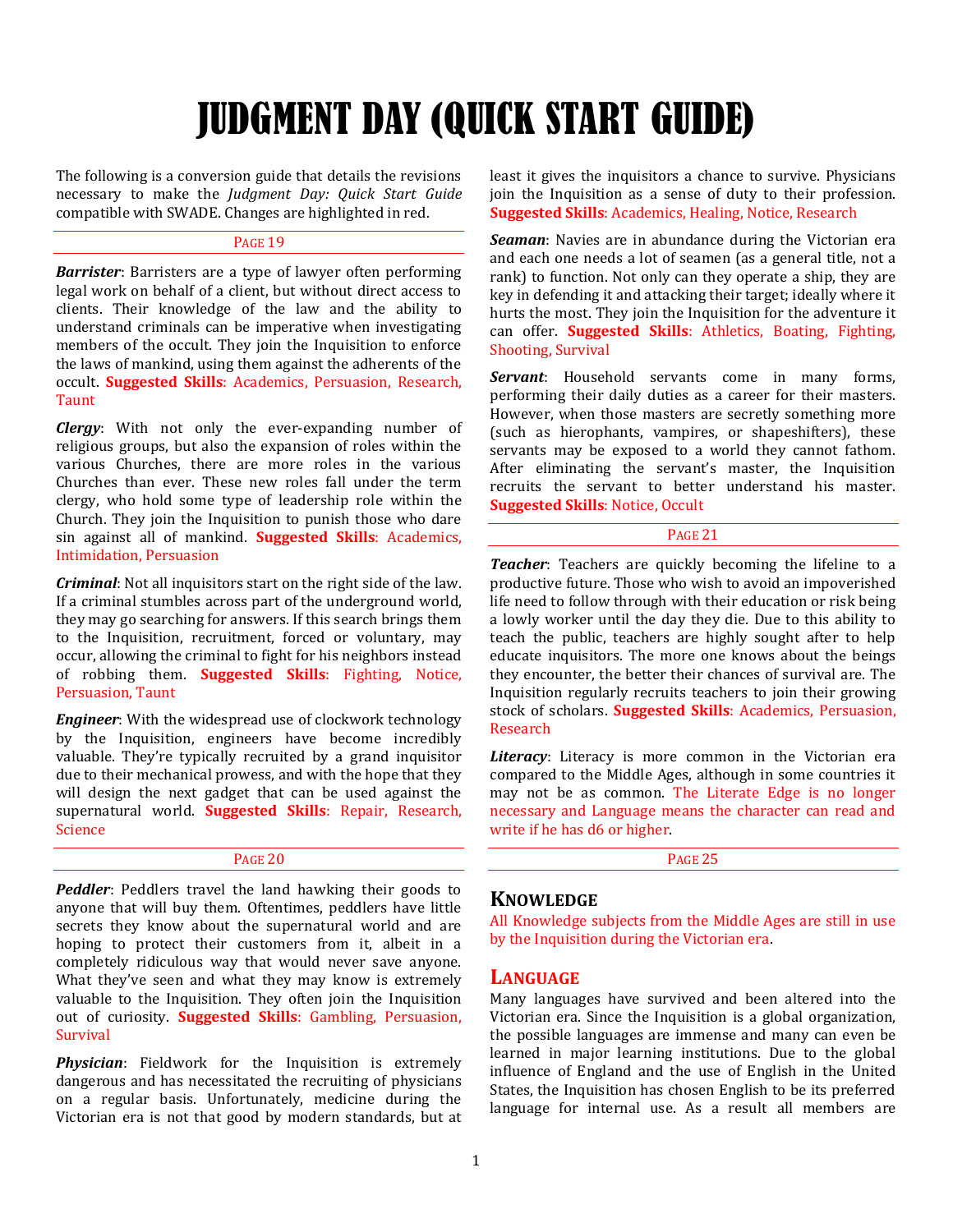required to understand English so that they can fulfill the duties required by the Inquisition.

Literacy was much more common during the Victorian era than the Middle Ages. When a character is fluent in a language, they are capable of speaking, understanding, writing, and reading it. Acquiring the Language skill is a measurement of fluency in the chosen language such that as the die type increases, the character is able to better understand and communicate with that language.

#### **ADDICT (MINOR/MAJOR)**

Drugs were not viewed the same during the Victorian era as they are in the modern day. Many drugs are used for medicinal purposes, such as opium and cocaine, and have addictive qualities. As a Minor Hindrance, the character is slightly addicted to a medicinal form of a drug and struggles to stay away from it. Whenever in the presence of the drug, he must make a Spirit roll to avoid doing everything he can to acquire it.

As a Major Hindrance, the character is a full addict and requires the drug to get by from day to day. He suffers a -1 penalty to Persuasion due to the addiction and must make a Spirit roll, with a -2 penalty, to avoid doing everything he can to acquire it. If he goes 24 hours without the drug, he experiences a splitting headache that causes him to gain one level of Fatigue. This Fatigue recovers after 72 hours or if the he acquires the drug he so yearns.

#### PAGE 26

#### **IMPOVERISHED (MINOR)**

There are many impoverished people living on the streets. The character happens to be one of them, and was forced into work at the age of 8. He is poorly educated and cannot begin his career (at character creation) with Academics or Science greater than d4.

#### **MASCULINITY (MAJOR) (MALE ONLY)**

The character subscribes to the cardinal rules of masculinity that, during the Victorian era, drew a very rigid line regarding what women "should be allowed to do." Much like bigotry, the character is not viewed highly by women and those who seek equality. He suffers a -4 penalty to Persuasion when interfacing with women.

PAGE 27

# **INQUISITIONAL EDGES**

Inquisitional Edges are required if the character wishes to be considered an inquisitor. By acquiring this Edge, the character is pledging his allegiance to all cardinal rules of the Inquisition and may carry the title inquisitor (possibly living long enough to become a grand inquisitor). Characters that don't acquire an Inquisitional Edge are not considered inquisitors and can instead serve as injunctives or specials (or heretics for the radical games). If that character ever wishes to become an inquisitor, he must then acquire an Inquisitional Edge.

To represent the importance of holding a rank within the Inquisition, use of Inquisitional Edges is much more rigid than standard Edges. The first three ranks listed below are simple terms of rank; they are not actual Inquisitional titles. Inquisitor, Hunter, and Purgator are the rank while the actual title bestowed includes the field the character specializes in such as Alien Inquisitor, Bestial Hunter, and Demonic Purgator.

To assume one of these titles, by acquiring the Edge, one of the following fields of study must be chosen: Alien, Bestial, Demonic, Draconic, Ethereal, Necrotic, or Witch. To meet the requirements, the character must also acquire or increase his Academics skill. the appropriate Knowledge focus that corresponds with the chosen field of study (respectively to the above fields of study): Xenology, Therianology, Demonology, Dracology, Spectrology, Thanatology, or Arcanology. When increasing a rank, such as moving from Inquisitor to Hunter, the chosen field must remain (i.e. Demonic Inquisitor to Demonic Hunter). However, new Edges can be purchased within different fields. **Example**: A character could be a Demonic Inquisitor and a Necrotic Inquisitor, signifying he has training in both fields.

PAGE 28

#### **SCHOLAR**

**Requirements**: Novice, Academics d6+, choose an Inquisitional field of study

The character has dedicated himself to the Inquisition's cause, vowing to protect humanity from the supernatural its supporters. He gains  $a + 2$  bonus while performing noncombat field duties involving any being that carries the classification associated with the chosen field of study. These duties include, but are not limited to, research, tracking, investigating, interrogating, observing, dictating orders, analysis, translating, and many other duties that occur outside of combat.

The Scholar Edge does not apply to any combat skill, such as Fighting. It is only used for field work skills, such as Academics, Notice, Research, and Survival. **Example**: Demonic Scholar means the Edge applies to all applicable activities involving beings classified as Demons.

#### **INQUISITOR**

**Requirements**: Novice, Spirit d8+, Academics d8+, choose an Inquisitional field of study

The character has been trained to stand against the supernatural beings hunted by the Inquisition. He has an understanding of what they are, steeling his mind against the horrific threats. He gains a +2 bonus to Fear checks made against creatures that fall within his chosen field of study.

**Example**: Demonic Inquisitor means the character gains a +2 bonus to Spirit roll for Fear checks made against all beings classified as Demonic.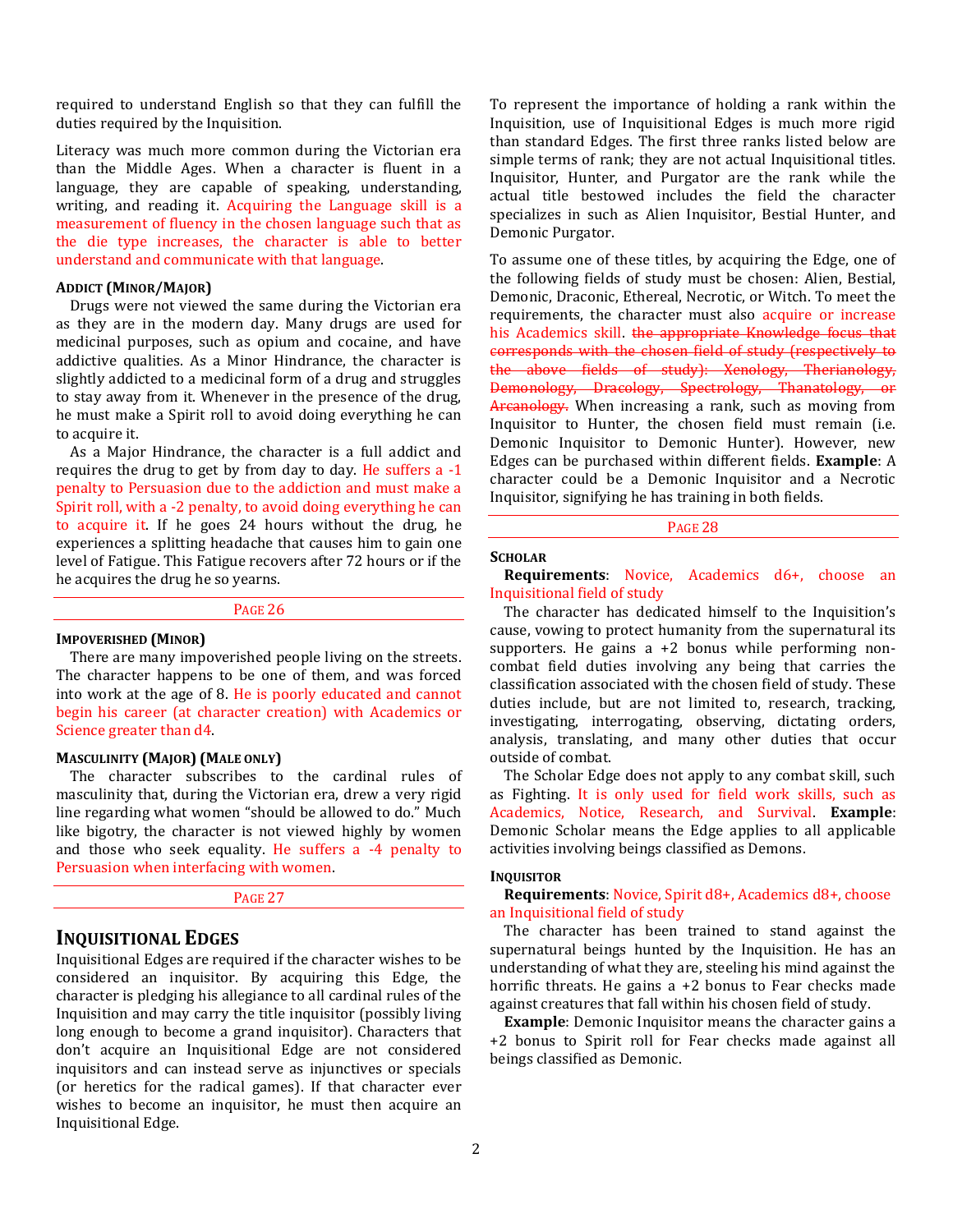#### **HUNTER**

#### **Requirements**: Seasoned, Inquisitor (same field of study), Fighting d8+ or Shooting d8+

The character has proven to the Inquisition that he's capable of handling himself in the field and can be trusted in the fight against the supernatural. He's promoted to hunter, although with additional responsibilities. Hunters are responsible for damage control, requiring him to erase all signs of the struggle that occurred between his team and the supernatural being.

Due to his continued knowledge in his chosen field of study, he gains a +1 bonus to all Fighting and Shooting rolls made against creatures that fall within his chosen field of study. **Example**: Bestial Hunter means the character gains a +1 bonus to all attacks made against beings classified as Bestial.

PAGE 49

#### **SAMUEL MATHIS**

*Character Concept:* Leader of the group and wholly absorbed into the Inquisition's purpose.

*Homeland:* Samuel Mathis was born and raised in England and is Anglican.

**Attributes**: Agility d4, Smarts d6, Spirit d10, Strength d6, Vigor d4

**Charisma**: 0; **Pace**: 6; **Parry**: 2; **Toughness**: 5 (1)

**Skills**: Academics d6, Notice d6, Persuasion d6, Research d8, Shooting d6, Taunt d6

## **Familiarization**: Spectrology

**Edges**: Clairvoyant, Ghost Inquisitor, Ghost Scholar

**Hindrances**: Big Mouth, Loyal, Overconfident

**Armor**: Leather (torso, arms, legs 1)

**Weapons**: Colt Dragoon (20/40/80, 2d6, RoF 1, Shots 6, 1 action to reload)

*Wounds*

 $O$   $O$   $O$  INC

#### PAGE 51

#### **EMILY PATRICK**

*Character Concept:* Stealthy assassin skilled in breaking and entering.

*Homeland:* Emily Patrick was born and raised in Ireland and is Roman Catholic.

**Attributes**: Agility d10, Smarts d6, Spirit d4, Strength d6, Vigor d4

**Charisma**: 0; **Pace**: 6; **Parry**: 5; **Toughness**: 4 **Skills**: Athletics d6, Fighting d6, Notice d6, Stealth d8, Survival d6, Thievery d6

**Edges**: First Strike, Plague Survivor, Quick **Hindrances**: Addict (Opium) (Major), Greedy (Minor),

Stubborn

**Armor**: None

**Weapons**: [2] Dagger (3/6/12, Str+d6) *Wounds*

O O O INC

# PAGE 53

## **ALFRED UNDERWOOD**

*Character Concept:* A fighter with a love for weapons. *Homeland:* Alfred Underwood grew up in Australia and is

Anglican.

**Attributes**: Agility d6, Smarts d4, Spirit d4, Strength d8, Vigor d8

**Charisma**: 0; **Pace**: 6; **Parry**: 7; **Toughness**: 7 (1)

**Skills**: Academics d4, Fighting d8, Intimidation d6, Shooting d8, Survival d6

#### **Familiarization**: Arcanology

**Edges**: Brawler, Nerves of Steel, Witch Scholar

**Hindrances**: Fraternity, Stubborn, Wanted (Major)

**Armor**: Leather (torso, arms, legs 1)

**Weapons**: Infantry sword (Str+d8, Parry +1), Remington 1858 (20/40/80, 2d6-1, RoF 1, Shots 6, 1 action to reload),

Burnside Carbine (30/60/120, 2d6+1, RoF 1, Shots 1) *Wounds*

O O O INC

#### PAGE 55

### **WADE PITTMAN\***

| Character Concept: Quirky inventor who loves to tinker with |  |  |  |
|-------------------------------------------------------------|--|--|--|
| clock- and steam-driven devices.                            |  |  |  |

*Homeland:* Wade Pittman was born and raised in New York City. He was raised Roman Catholic, but no longer practices.

**Attributes**: Agility d4, Smarts d10, Spirit d8, Strength d4, Vigor d4

**Charisma**: 0; **Pace**: 6; **Parry**: 2; **Toughness**: 4

**Skills**: Gambling d6, Gearsmithing d8, Investigation d6, Persuasion d6, Repair d8, Science d8

#### **Familiarization**: Explosives

**Edges**: Arcane Background (Clockwork), Connections (Junkers), Jack-of-All-Trades

**Hindrances**: Cautious, Curious, Quirk (Choose)

**Power Points**: 10

**Armor**: Clockwork armor suit (using the *armor* Power) **Weapons**: None

*Wounds*

O O O INC

## PAGE 57

#### **LILLIE DUNCAN**

*Character Concept:* Adventurous spirit and very skilled in climbing and cave navigation.

*Homeland:* Lillie Duncan was born and raised in Iceland, speaks Icelandic and English fluently, and is Lutheran.

**Attributes**: Agility d8, Smarts d4, Spirit d4, Strength d8, Vigor d6

**Charisma**: 0; **Pace**: 6; **Parry**: 5; **Toughness**: 5

**Skills**: Academics d4, Athletics d8, Fighting d6, Healing d4, Shooting d6, Survival d6

**Familiarization**: Cartography

**Edges**: Acrobat, Ambidextrous, Steady Hands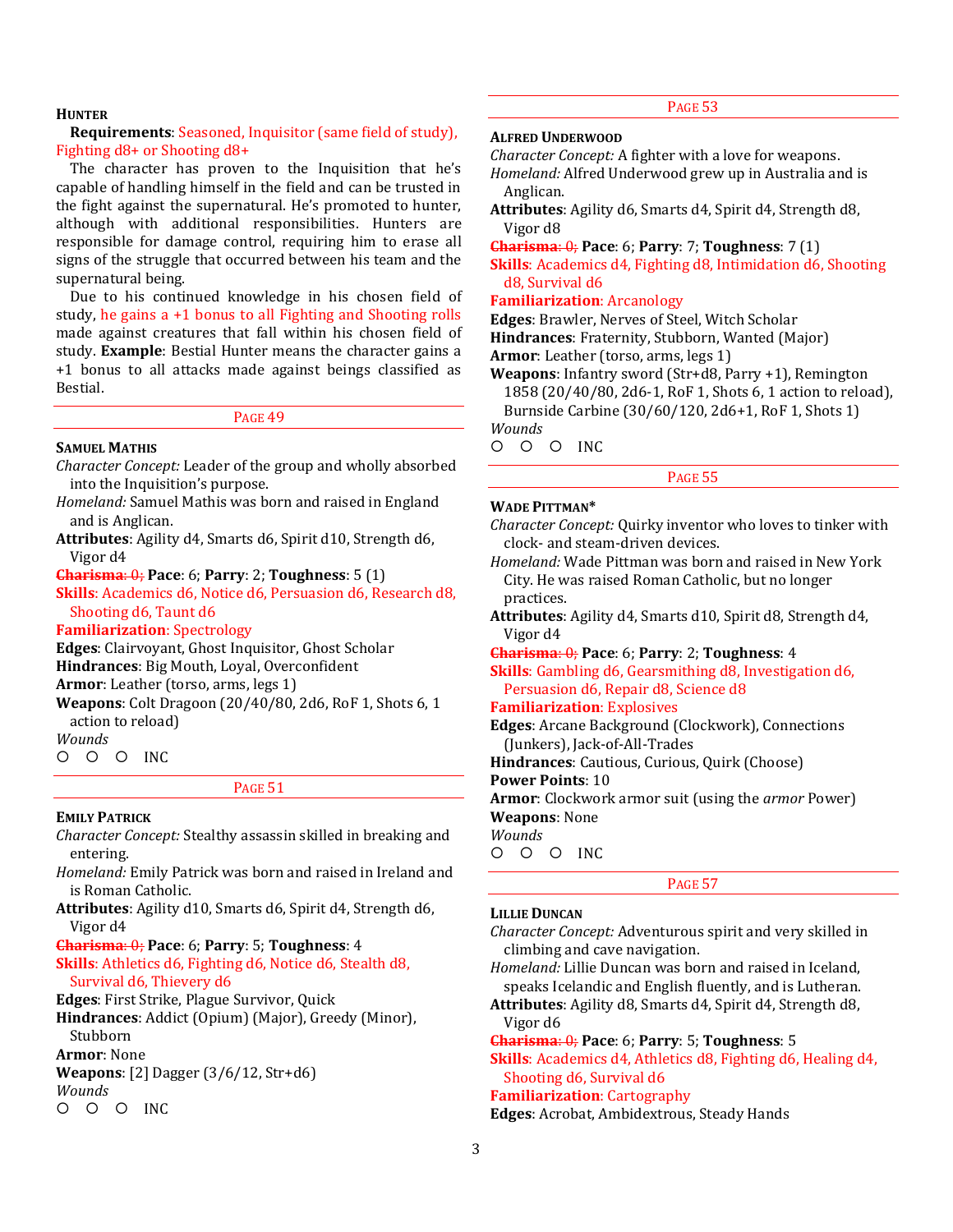**Hindrances**: Heroic, Loyal, Pacifist (Minor)

**Armor**: None

**Weapons**: Climbing pick (Str+d4, +1 bonus to Climbing) *Wounds*

O O O INC

PAGE 59

#### **IAN GOODWIN\***

*Character Concept:* Former cultist with a knack for demonic studies.

*Homeland:* Ian Goodwin was born and raised in England and is effectively Agnostic.

**Attributes**: Agility d4, Smarts d8, Spirit d8, Strength d4, Vigor d6

**Charisma**: 0; **Pace**: 6; **Parry**: 2; **Toughness**: 6 (1)

**Skills**: Academics d6, Language (Latin) d6, Occult d8, Persuasion d8, Research d8

# **Familiarization**: Demonology

**Edges**: Connections (Oddfellows), Demon Scholar, Demon Inquisitor

**Hindrances**: Apostate (Major), Stubborn, Vengeful (Minor) **Armor**: Leather (torso, arms, legs 1)

**Weapons**: None

*Wounds*



PAGE 66

# **LONDON**

The doppelganger flees to nearby London. Role-play the reports from panicked citizens, along with the horrific, violent acts of murder being committed throughout the city. The doppelganger is using its ability to become immaterial to enter busy places, turn corporeal, and murder those within. It has no preference of man, woman, or child and has already killed twenty people. Unknown to the characters, the doppelganger is not alone.

Seth Rutgar is determined to keep any authoritative personnel away from his beloved doppelganger twin at all cost. He revels in watching the doppelganger run rampant and wreaking havoc through London. If any loose ends are left, Rutgar charges in to tie them up. At this point, he cares little for innocent bystanders, almost as if a part of him has been corrupted by the ritual.

Where the PCs find and encounter the doppelganger depends on their actions. Allow the inquisitors to role-play how they find the doppelganger, following various leads from witnesses or trying to anticipate its next move. Possible skills include Healing (to decipher a victim's wounds), Research (to search for clues), Notice (to spot the murder trail), Persuasion (to interview witnesses or police), or Survival (to follow the murder trail). This search is an opportunity for the players to be creative.

PAGE 68

**DANNY FAHLRED [WC]**

**Attributes**: Agility d4, Smarts d6, Spirit d8, Strength d6, Vigor d6

**Charisma**: 0; **Pace**: 6; **Parry**: 4; **Toughness**: 5

**Skills**: Fighting d4, Notice d10, Persuasion d10, Stealth d8 **Edges**: Luck

**Hindrances**: Curious (Major) **Armor**: None

**Weapons**: Knife (Str+d4)

PAGE 69

**MARCUS PATTERSON [WC]**

**Attributes**: Agility d6, Smarts d10, Spirit d8, Strength d4, Vigor d4

**Charisma**: 0; **Pace**: 6; **Parry**: 5; **Toughness**: 4 **Skills**: Fighting d6, Notice d6, Occult d10, Persuasion d10, Research d8, Survival d6

**Edges**: Investigator, Scholar (Occult)

**Hindrances**: Apostate (Minor), Enemy (Shadow Scorpions)(Minor) **Armor**: None

**Weapons**: Knife (Str+d4)

PAGE 71

### **JEREMIAH BATHE [WC]**

**Attributes**: Agility d6, Smarts d12, Spirit d6, Strength d4, Vigor d4

**Charisma**: 0; **Pace**: 6; **Parry**: 5; **Toughness**: 4

**Skills**: Academics d8, Fighting d4, Notice d6, Occult d8, Research d8, Shooting d4

**Familiarization**: Lexicology, Paleolinguistics

**Edges**: Scholar (Lexicology)

**Hindrances**: Curious (Major), Pacifist (Minor)

**Armor**: None

**Weapons**: Enfield (10/20/40, 2d6, RoF 1, Shots 6; 1 action to reload)

# **DOPPELGANGER**

The "spiritual creature" is a doppelganger, an ethereal twin of the volunteer. Although not a perfect twin, the doppelganger has many features that resemble Seth Rutgar. The two are the same size with similar physical features, but the doppelganger is much more ghastly looking and is considered native to the spiritual realm.